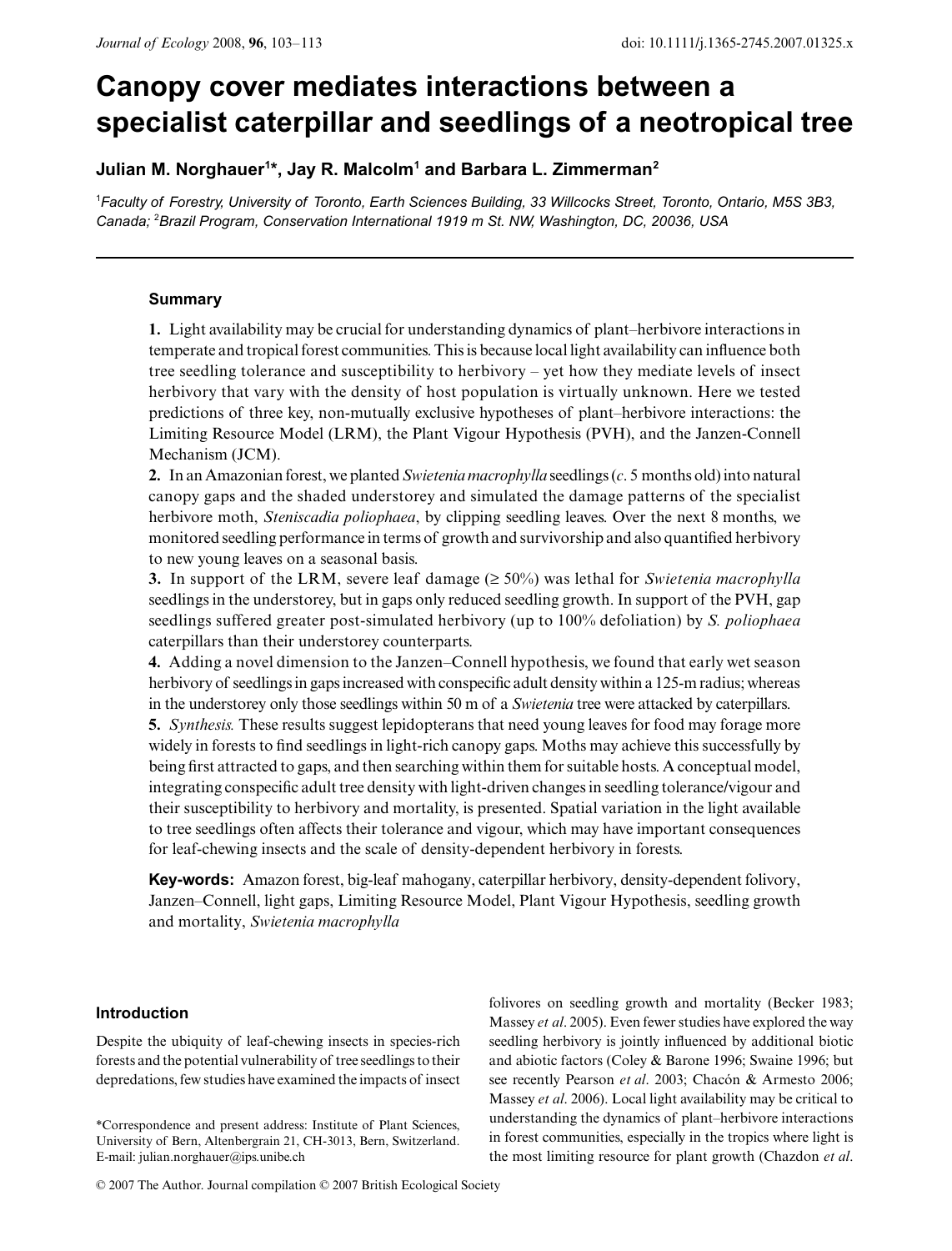1996). In these forests, treefalls create openings or 'gaps' in the canopy that increase light transmission to the ground and cue the regeneration of most tree species (Hartshorn 1978; Baker & Bunyavejchewin 2006). Hence, under the Limiting Resource Model (LRM), the impact of herbivore attack on plant fitness should increase under conditions of limited carbon availability (i.e. shaded understorey) because of direct interference with the plant's capacity to capture precious light (Wise & Abrahamson 2005). In other words, folivory worsens an already major resource limitation faced by tropical tree seedlings. Indeed, several aspects of tree juvenile performance were found to be compromised under low- compared to highlight environments for both mammalian (e.g. Howe 1990; Osunkoya *et al*. 1993) and insect herbivory (e.g. Blundell & Peart 2001; Sullivan 2003).

By contrast, the Plant Vigour Hypothesis (PVH) explains how local resource availability modifies the physical condition of plants, which in turn may determine the amount of herbivory they experience. Specifically, the PVH predicts that herbivores will target faster growing plants and/or relatively large plant parts because they are more nutritious and promote larval success (Price 1991). Young leaves are good food because they are soft and rich in nitrogen and water, yet poorly defended mechanically against insect herbivores due to biophysical constraints (Coley & Barone 1996; Swaine 1996). Therefore, the PVH should apply especially to insects whose larval development requires young, expanding plant tissues, and hence might be adversely affected by stressed plants in the unproductive understorey. By contrast, light gaps promote vigorous growth in tree seedlings accompanied by the production of young leaves: the major resource for insect folivores (Popma & Bongers 1988; Coley & Barone 1996; Basset *et al*. 2001). The damage caused to young leaves is not trivial because of their high photosynthetic rates, nitrogen content, future photosynthetic contribution to the seedling's energy balance, and the fact that they are more likely to be lost than mature leaves when damaged (Blundell & Peart 2000).

Patterns of plant tolerance (LRM) and defence (PVH) and, as a consequence, impacts of insect folivory on young leaves of seedlings, should thus vary spatially due to resource heterogeneity created by these dynamic gap formations (Coley 1993; Massey *et al*. 2005). Yet, no differences in herbivory to young leaves were observed between light gaps and understorey juveniles for either *Trichilia cipo* in Panama or *Shorea quadrivernsis* in Borneo (Coley 1983; Blundell & Peart 2001). In Malaysia, seedling defoliation was lower in forest gap-centres than gap-edges in five dipterocarp species, suggesting herbivory is less prevalent in high-light environments (Massey *et al*. 2005). In Panama, seedlings of three neotropical pioneer tree species lost, on average, more leaf area in larger vs. smaller sized gaps (Pearson *et al*. 2003). In the same forest, a specialist moth (*Zunacetha annulata*) attacked *Hybanthus prunifolius* shrubs in gaps because of enhanced foliage quality provided to larvae, despite a greater risk of predation (Harrison 1987).

These two hypotheses (LRM and PVH) further suggest that spatial variation in light availability – and thus potential food availability for herbivores – created by gaps may modulate another spatially explicit biotic interaction: that between leaf herbivory and the density of host plants. Specialized herbivores can alter tree distributions in forests by attacking conspecific seedlings and saplings where their densities are greatest (in particular, near parent trees), thereby suppressing species that may otherwise be competitively superior (Janzen 1970; Connell 1971). If these herbivores remain highly localized (i.e. beneath tree crowns) however, they will do a poor job of promoting coexistence unless they, or some other agent(s), also target more seedlings and saplings at increasing densities of conspecific tree adults (Schupp 1992) – that is, where parent clustering leads to potential clusters of hosts via overlapping seed inputs (Webb & Peart 1999; see Fig. 9 in Janzen 1970). However, the scale on which this happens in tropical forests is poorly understood, despite increasing recognition that many ecological processes are scale-specific and that density dependence can occur at multiple spatial scales in plant populations (Schupp 1992; Gunton & Kunin 2007). The underlying mechanism of the Janzen–Connell model (JCM) assumes: (i) herbivores have fairly narrow diet ranges, (ii) they can find and eventually kill tree juveniles, and/or retard their growth and recruitment into larger size-classes, and (iii) the dispersal distance needed to escape from herbivores is unaffected by canopy disturbances. At the same time, however, the LRM and PVH suggest that light gaps should influence both the tolerance and susceptibility of young trees to herbivores – with the net implications for JCM still unclear (Hammond & Brown 1998). Several studies have quantified seedling/sapling performance and attendant insect herbivory under JCM (e.g. Clark & Clark 1985; Blundell & Peart 1998), although only two studies have at the same time addressed the influence of light availability (Angulo-Sandoval & Aide 2000; Sullivan 2003). Neither study found evidence to suggest that light availability influenced the relationship between the degree of herbivory and conspecific densities.

Here, we report on a field experiment designed to simultaneously test key predictions of LRM, PVH and JCM. We studied a natural population of a long-lived tropical tree, *Swietenia macrophylla* King (Meliaceae); also known by its common name, 'big-leaf mahogany'. This species is interesting not only because of its high economic value and endangered status (Grogan & Barreto 2005), but also because of proposed density-dependent herbivory on young leaves of its seedlings by a putative specialist caterpillar, *Steniscadia poliophaea* (Grogan 2001; Grogan & Galvão 2006; Norghauer *et al*. 2006a). We predicted that: (i) seedlings would tolerate simulated herbivory from leaf clipping better in gaps than in the understorey with respect to survival (LRM); (ii) these clipped seedlings would be less acceptable than controls to the specialist herbivore due to decreased plant vigour and/or possible induced resistance (PVH); (iii) because of potentially greater biomass produced by plants in gaps, seedlings there would suffer more damage to new leaves by the specialist folivore than in the understorey (PVH); and (iv) differences in canopy cover (i.e. productivity) would lead to differences in the spatial scale of density-dependent herbivory of the young leaves of seedlings (JCM).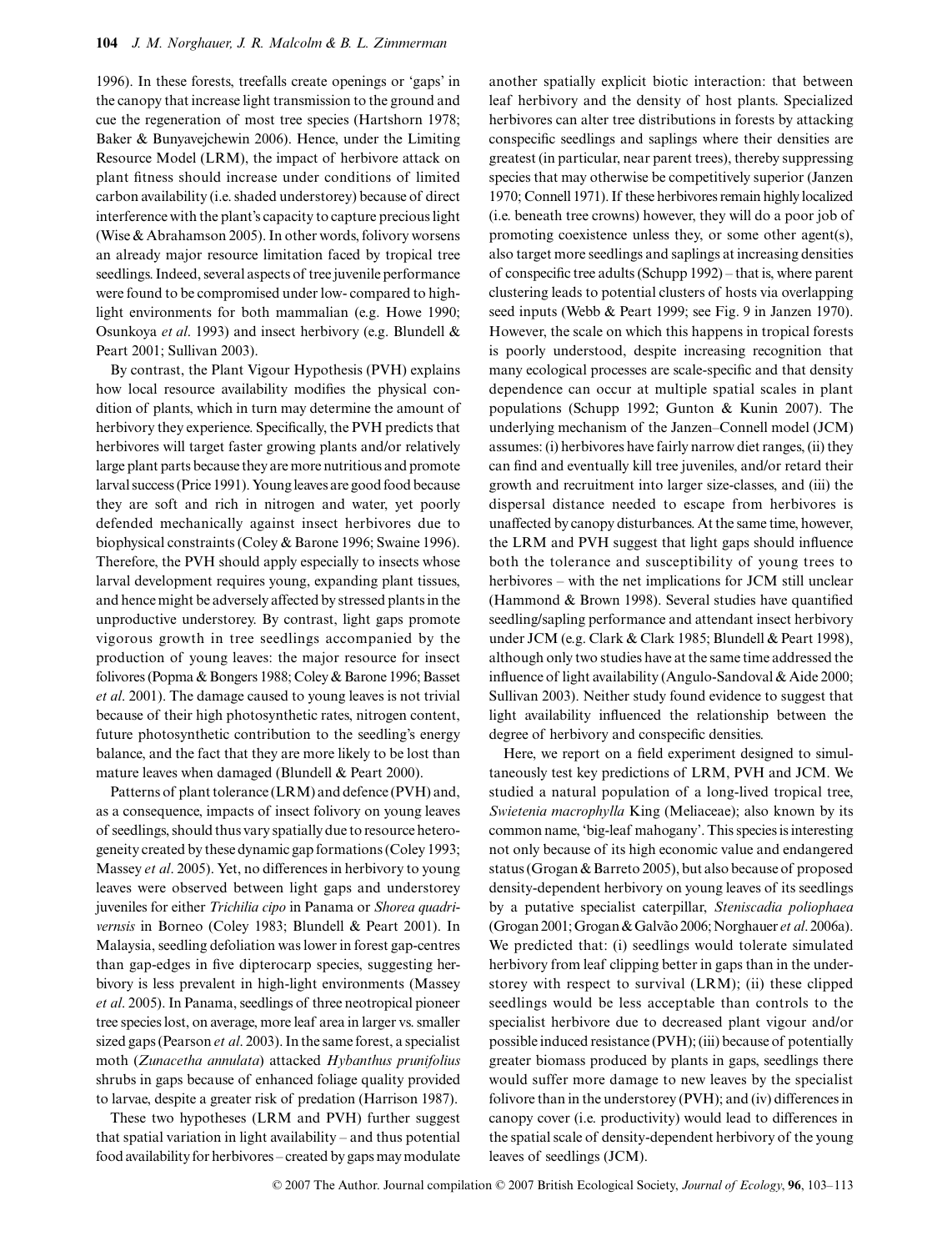# **Methods**

## STUDY SITE

Research was conducted at the Kayapó Centre for Ecological Studies (Pinkaití), a station and forest reserve located in the Kayapó Indigenous Area (KIA) in south-east Pará, Brazil (7°46′14″ S, 51°57′43″ W). This 8000-ha reserve has an unlogged population of *S. macrophylla* surrounded by a huge swath of virtually intact dry forest, parts of which were selectively logged for *S. macrophylla* in 1989–2001 (Zimmerman *et al*. 2001). Forest in this region is evergreen with a deciduous component, and the climate here is strongly seasonal: 1600–2100 mm of rain per year is interrupted by a severe 3–4 month dry period (June–August) when virtually no rain falls (Grogan 2001).

## STUDY SPECIES AND ITS SPECIALIST HERBIVORE

*Swietenia macrophylla* (King) (hereafter just *Swietenia*) is a large, long-lived, emergent tree capable of exceeding 35 m in height and 1.5 m in diameter (Lamb 1966). In the Pará region *Swietenia* is host to a putatively monophagous moth, *Steniscadia poliophaea* Hampson (Noctuidae: Sarrothripinae) (Grogan *et al*. 2005; Norghauer *et al*. 2006a,b). Seeds are dispersed by wind during the dry season when adults shed their crown, and germinate best in the forest understorey (in October–November). These newly germinating seedlings are highly susceptible to attack by caterpillars, especially near parent trees (J.M. Norghauer, unpubl. data). Following plant establishment caterpillars appear to feed exclusively on young leaves of *Swietenia* seedlings and saplings up to 5 m tall, except that it is least active in *Swietenia* crowns (see Appendix B in Grogan 2001). Generation time from first instar to mature adult is roughly 18–22 days, which includes a 9–11 day cocooning period (J.M. Norghauer, unpubl. data). Unfortunately, little else is known about this caterpillar's biology, except that they are least active in the dry-season months for unknown reasons (Norghauer, unpubl. data; J. Grogan, pers. comm.). As elsewhere, vertebrates at Pinkaití do not eat *Swietenia* seedlings (Lamb 1966). New leaves of both small and large *Swietenia* seedlings, regardless of light conditions, expand at a mean rate of  $32\%$  day<sup>-1</sup> (calculated following Kursar & Coley (2003); J.M. Norghauer, unpubl. data from a nursery experiment). Finally, natural densities of *Swietenia* seedlings are always highest near and, in this region, to the west of parents (within 30 m) because of prevailing dry winds. However, juveniles more than 50 cm tall are rarely found within 50 m downwind of reproductive trees (Grogan & Galvão 2006).

## FIELD EXPERIMENT

We used a randomized block design to study the interactive effects of canopy cover and simulated leaf herbivory on seedling performance and subsequent attack by *S. poliophaea*. Seeds were collected during the previous dry season (July–August, 2002) near three fruiting *Swietenia*, mixed at camp, and then randomly sown individually in black polyvinyl sacs  $(12 \times 20 \text{ cm}, \text{ with performed bottom})$  filled with local soil. Seedlings were reared in a nursery enclosed by layered 30% shade-cloth that approximated understorey light conditions.

In early March 2003 we selected 14 light gaps situated  $= 50$  m from the nearest reproductive *Swietenia* (defined as  $\geq 30$  cm d.b.h.) in an area of about 25 ha. These gaps were selected with their estimated proximity to conspecific adults in mind, and appeared to be recently formed judging by the low vegetation growth (< 2 m tall, *sensu* Brokaw 1982). Nearest-neighbour distances between gaps averaged 120.4 m ( $\pm$  55.2 SD, range = 70–280 m). Each gap was paired with an understorey location 30–45 m away from its edge on a random compass bearing; the two locations together formed an experimental block ( $n = 14$ ). For the two gaps separated by only 70 m, bearings were aligned 180° to each other to place the two understorey locations as far apart from each other as possible. Hemispherical canopy photographs were taken at the centres of gap and understorey locations using a digital camera (Nikon Coolpix 850, Nikon, Japan) affixed with a 180° fisheye lens, and analysed using Gap-Light Analyser v.2.0 software (Frazer *et al*. 1999). Mean canopy openness in gaps was twice that in the understorey (respective means  $(\pm \text{ SE})$ ) were 14.1% ± 0.34 and 7.1% ± 0.14; paired *t*-test on log-transformed values:  $t = 20.4$ , d.f. = 13,  $P < 0.0001$ ). Estimated yearly photon flux density transmitted was three times higher in gaps vs. understorey (respective means  $(\pm S$ E) were 12.8 mol m<sup>-2</sup> day<sup>-1</sup>  $\pm$  0.31 and 4.5 mol  $m^{-2}$ day<sup>-1</sup> ± 0.16; paired *t*-test on log-transformed values:  $t = 18.9$ , d.f. = 13,  $P < 0.0001$ ).

In mid March 2003, at each gap or understorey location, 12 *Swietenia* seedlings were planted (with intact soil cores) into pre-dug holes arranged into three groups of four seedlings each (24 seedlings per experimental block, total of 336 seedlings planted). Spacing between individuals within a group was 0.5 m, while spacing between the three groups was 2 m. All seedlings were healthy and relatively damage-free (< 2% leaf damage) and the surrounding gap vegetation was left intact. At planting, seedlings were *c*. 5 months old, and their average height and number of leaves and/or leaflets  $(\pm SD)$  were 22.4 cm  $\pm$  3.09 and 7.0  $\pm$  1.69; *n* = 336, respectively. Using nursery seedlings instead of naturally established seedlings provided two advantages for testing our predictions: (i) it permitted control for size/age-related differences among plants, which may influence their compensatory abilities (Boege  $&$  Marquis 2005), and (ii) it permitted control for prior exposure to *S. poliophaea* caterpillars (Karban & Baldwin 1997).

Within each group, the four *Swietenia* seedlings we planted were randomly assigned to one of four defoliation levels (0%, 10%, 50% and 90% leaf area removed). These were applied 2 weeks postplanting by clipping the leaves across the midrib vein with a pair of scissors. We cut across the midrib because *S. poliophaea* also does so in cases of severe herbivory  $($  >  $50\%)$ . We chose this damage range because 304 natural *Swietenia* juveniles showed standing leaf area losses of 0–85% (average = 11.4%; Norghauer *et al*. 2006a). Unlike natural herbivory, which is highly variable among leaves and within compound leaves, we removed the same proportions of leaf tissue from all leaves present. Therefore, our experiment may have underestimated the true impact of folivory because plants may better compensate for a given amount of damage if evenly dispersed within the plant (Marquis 1992). Before clipping, the height (to growing tip, to the nearest mm) and root-collar diameter (to nearest 0.1 mm) of each seedling was measured and extant leaves were counted and marked with thin copper wire loosely wound on the petiole. New leaves across seasons were distinguished using both numbered wire ties and the leaf nodal positions on the stem. Total initial leaf area of each seedling  $(cm<sup>2</sup>)$  was estimated by summing leaf areas predicted from measured leaf widths  $(y = 14.4x - 31.84;$  $n = 121$  leaves,  $R^2 = 0.925$ ).

During the next eight months, the seedlings were monitored for leaf production and damage caused by natural herbivores. The 8-month period included the late wet season (April–May), dry season (June– August), early wet season (September–October), and mid-wet season months (November–December 2003). Following Aide (1993), new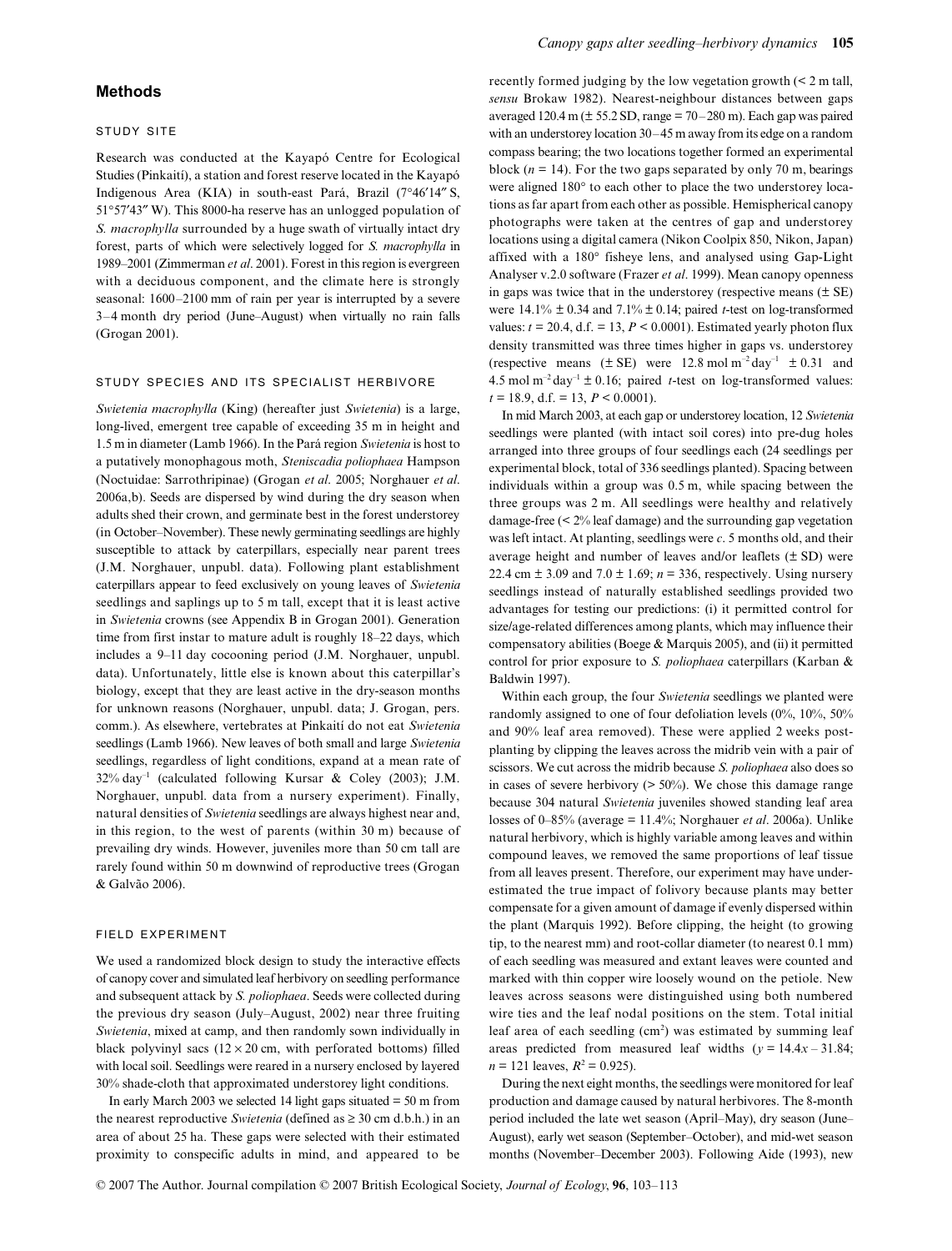leaves that expanded and matured were quantified for both potential leaf area (to the nearest  $0.25 \text{ cm}^2$ ) as well as leaf area consumed by insects (to the nearest  $0.01 \text{ cm}^2$ ) using a transparent plastic grid. In the case of a missing leaflet(s), the potential area of the opposite leaflet, if present, or the average potential size of remaining leaflets, was used in calculations of total damage and potential leaf area (Aide 1993; Angulo-Sandoval & Aide 2000; Massey *et al*. 2005). All measurements were made by J.M.N. and 2999 new leaves and/or leaflets were measured over the 8 months. Natural herbivory, expressed as a mean percentage of leaf area damaged per season, was first averaged over each seedling, and then across each defoliation level per location. Specialist caterpillar attack and feeding was confirmed by periodic visits to locations during leaf expansion, and by telltale characteristic signs of residual damage on matured leaves (see Appendix B in Grogan 2001; Norghauer *et al*. 2006a). We confirmed the number of *Swietenia* adults (> 30 cm d.b.h.) within 125-m of each gap and understorey location, and measured their diameters at breast height (or above the buttress if present). At the experiment's end, in mid-December 2003, we tallied surviving seedlings and again measured their height and root-collar diameters.

#### STATISTICAL ANALYSES

The proportions of seedlings that survived the 8-month period was analysed using a REML estimation method in a nested mixed-anova model (Proc Mixed, SAS vs. 8.2, SAS Inc., Cary, NC). Both canopy cover type (light gap vs. understorey) and simulated leaf damage (nested within canopy cover type) were designated as fixed effects, whereas block was a random effect. Similarly, nested mixed-anovas were used to test the main and interactive effects of canopy cover and simulated herbivory on four performance-related variables: (i) height growth, (ii) basal stem diameter growth, (iii) leaf production, and (iv) average area of expanded leaves  $(cm<sup>2</sup>)$  including damage. These variables were expressed in relative terms: that is, growth was expressed as a proportion of initial seedling size. To satisfy model assumptions, the first variable was log-transformed and the second and third were square-root transformed, whereas the proportions of surviving seedlings were arcsine-square-root transformed. Experimental seedlings receiving the same defoliation treatment within the same location could not be considered independent units, so we averaged the three individuals in each defoliation treatment level to yield 112 replicates (i.e. 4 clipping levels  $\times$  2 canopy cover types  $\times$  14 blocks). Under the LRM prediction we expected the clipping level to be significant. For the PVH prediction, we expected not only a significant main effect of canopy cover on growth and amount of natural herbivory, but also a significant fixed effect of prior clipping on damage from specialist caterpillar. Under the hypothesis that these two factors would jointly influence JCM, we expected a significant effect of *Swietenia* adult density on seasonal levels of young leaf herbivory in light gaps.

We used multivariate analysis of covariance (mancova) to evaluate natural leaf herbivory (square-root transformed) across the four measurement periods because the same *Swietenia* seedlings were measured repeatedly (see von Ende 2001 for details). This analysis was restricted to light gaps because understorey seedlings did not produce a leaf in each of the surveyed seasons, resulting in many missing cells that were not accommodated by mancova. Following a significant mancova result, the herbivory analysis was decomposed through a univariate analysis of covariance (ancova, with Type III sum-of-squares) for each of the four seasons surveyed. The fixed effect was prior simulated leaf damage (0%, 10%, 50% and 90% removal). The number of conspecific adults (range: 0–4) within a 125-m radius of each gap was considered *Swietenia* density in the

mancova and univariate ancovas. We also used two additional variables to express *Swietenia* adult density within the 125-m radius of gaps: basal area of adults and the summed d.b.h. of the adults. The latter variable lends greater weight to the number of adults, rather than their individual sizes. Results were similar for all three variables used to measure *Swietenia* adult densities, so we present only the analysis using total adult d.b.h. because it provided the best model fit (Pillai's Trace *F*-values for the overall effect of *Swietenia* adult density was  $F_{4,39} = 9.21$  for total d.b.h., compared to 8.13 and 8.89 for number of adults and basal area, respectively).

# **Results**

#### LIMITING RESOURCE MODEL

Across the four levels of simulated leaf damage, mortality of *Swietenia* seedlings was 10 times greater in the understorey than in gaps (33% vs. 3%). In the understorey, 50% of seedlings with more than half their leaf area removed died whereas only 15% of non-defoliated individuals did, but no effects of leaf removal on seedling survival were detected in light gaps (Fig. 1, Table 1). Among gap seedlings with more than half their leaf area removed, only 5% died over the 8-month period.

Not surprisingly, canopy openness had a strong, positive effect on all aspects of seedling growth (main effect of light in models, Table 1, top). In gaps, however, 50% and 90% leaf removal (hereafter 'severe' removal) caused significant reductions in both relative height and root-collar diameter growth, whereas growth in the understorey was negligible irrespective of the amount of initial leaf area removed (Fig. 2a,c; see Table 1). Leaf production was not significantly affected by simulated herbivory. However, gap seedlings with 0% and 10% damage (hereafter 'low' removal) clearly produced more leaves that were, on average, significantly larger (with up to



**Fig. 1.** Effects of simulated leaf herbivory on *Swietenia macrophylla* in two contrasting light environments on proportions of seedlings alive 8 months after planting. Means  $(\pm \text{ SE})$  are for 14 groups of three seedlings that received one of four leaf clipping removal treatments in the Pinkaití forest, Pará, Brazil. Different lower case letters indicate significantly different least square means compared using a Tukey-Kramer adjusted posthoc test ( $\alpha$  = 0.05).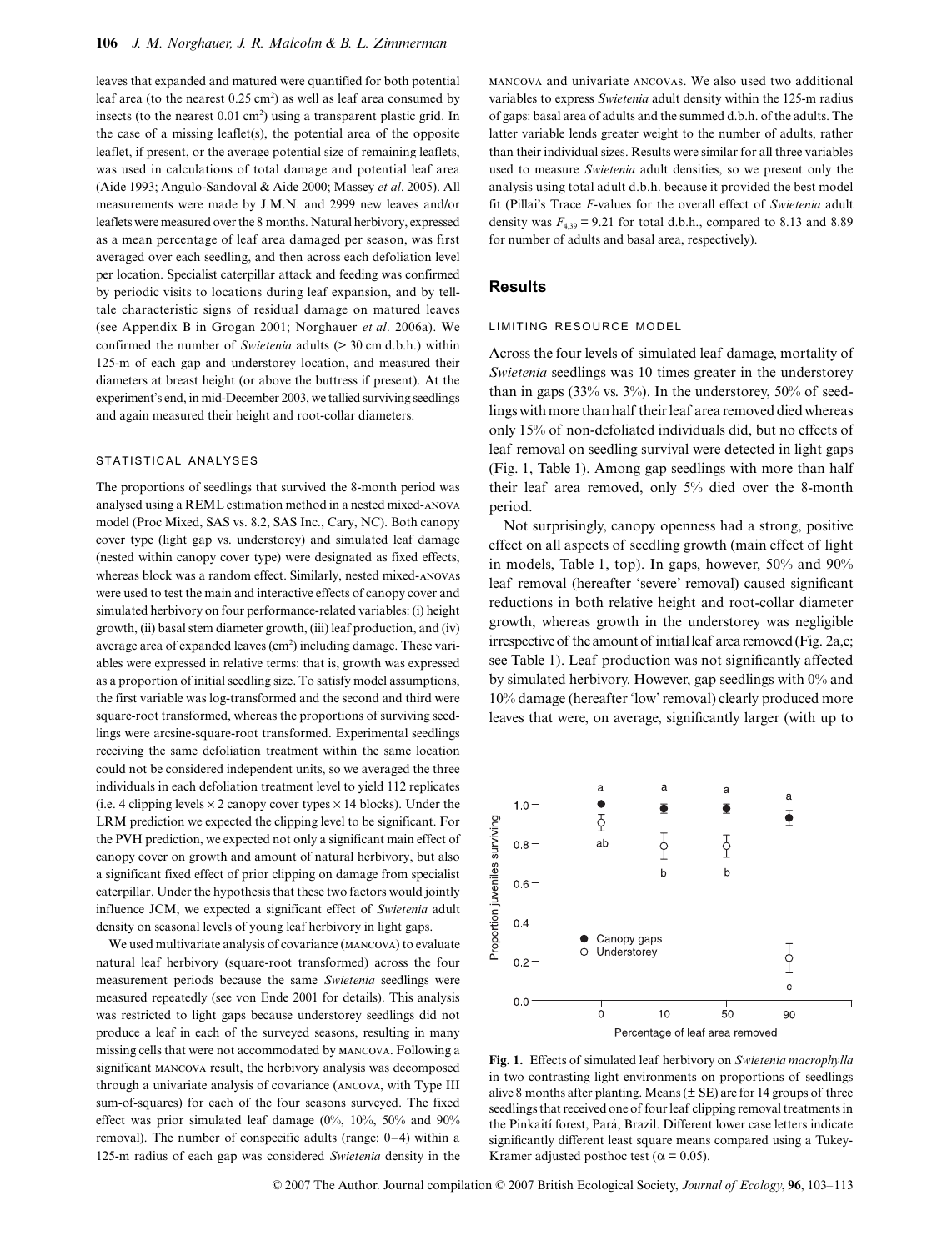|                                                           |                                                 | Survival                |                                           | Height                       |                  | Basal stem diameter          |                         | Leaf production        |                     | Average leaf size                   |                         |              |
|-----------------------------------------------------------|-------------------------------------------------|-------------------------|-------------------------------------------|------------------------------|------------------|------------------------------|-------------------------|------------------------|---------------------|-------------------------------------|-------------------------|--------------|
|                                                           | d.f                                             | F-value                 | P,                                        | F-value                      | P,               | F-value                      | P                       | F-value                | P,                  | F-value                             | P,                      |              |
| Model – 2LogLikelihood<br>Clipping level (light)<br>Light | $\circ$                                         | 76.6<br>60.3<br>18.2    | ${}_{0.0001}$<br>$\sum$<br>0.00           | 9.9<br>49.4<br>438.7         | 0.0001<br>0.0001 | 11.3<br>113.2<br>321.7       | ${}_{0.0001}$<br>0.0001 | 0.48<br>322.9<br>121.5 | 0.8230<br>0.0001    | 5.88<br>97.8<br>35.9                | ${}_{0.0001}$<br>0.0001 |              |
| (2) MANOVA                                                |                                                 |                         |                                           |                              |                  |                              |                         |                        |                     |                                     |                         |              |
|                                                           |                                                 | Clipping level          |                                           |                              |                  | Total adult Swietenia d.b.h. |                         |                        |                     |                                     |                         |              |
| Overall model:                                            | d.f                                             | Value                   | به<br>F-valu                              | $\mathbf{p}$                 | d.f.             | Value                        | F-value                 | $\mathbf{p}$           |                     |                                     |                         |              |
| Pillai's Trace                                            | $\overline{12}$                                 | 0.439                   | 1.76                                      | 0.0630                       | 4                | 0.485                        | 9.21                    | 0.0001                 |                     |                                     |                         |              |
|                                                           |                                                 | $Time (= season)$       |                                           |                              | Time x Clipping  |                              |                         |                        |                     | Time x Total adult Swietenia d.b.h. |                         |              |
| Repeated measures analysis:*                              | d.f.                                            | Value                   | $\ddot{\mathbf{Q}}$<br>F-valu             | $\mathbf{r}$                 | d.f.             | Value                        | F-value                 | $\mathbf{r}$           | $\ddot{d}$ .        | Value                               | F-value                 | $\mathbf{a}$ |
| Pillai's Trace†                                           | 3                                               | 0.613                   | 21.17                                     | < 0.0001                     | $\sigma$         | 0.323                        | 1.65                    | 0.0977                 | 3                   | 0.3                                 | 5.72                    | 0.0024       |
|                                                           |                                                 |                         | Seasonal herbivory on Swietenia seedlings |                              |                  |                              |                         |                        |                     |                                     |                         |              |
|                                                           |                                                 | (April-May)<br>Late wet |                                           | (June–August)<br>$\sum \chi$ |                  | Early wet                    | (September-October)     | Mid-wet                | (November-December) |                                     |                         |              |
| Follow-up univariate ANCOVAs:                             | $\ddot{d}$ .                                    | $F$ -value              | P,                                        | $F$ -value                   | P                | F-value                      | P                       | F-value                | P,                  |                                     |                         |              |
| Total Swietenia d.b.h.<br>Clipping<br>Error               | $\overline{4}$<br>3<br>$\overline{\phantom{a}}$ | 0.52<br>0.00            | 0.6732<br>0.9906                          | 1.55<br>0.63                 | 0.4319<br>0.2151 | 4.73<br>38.2                 | 0.0062<br>${}_{0.0001}$ | 0.50<br>0.01           | 0.6859<br>0.9308    |                                     |                         |              |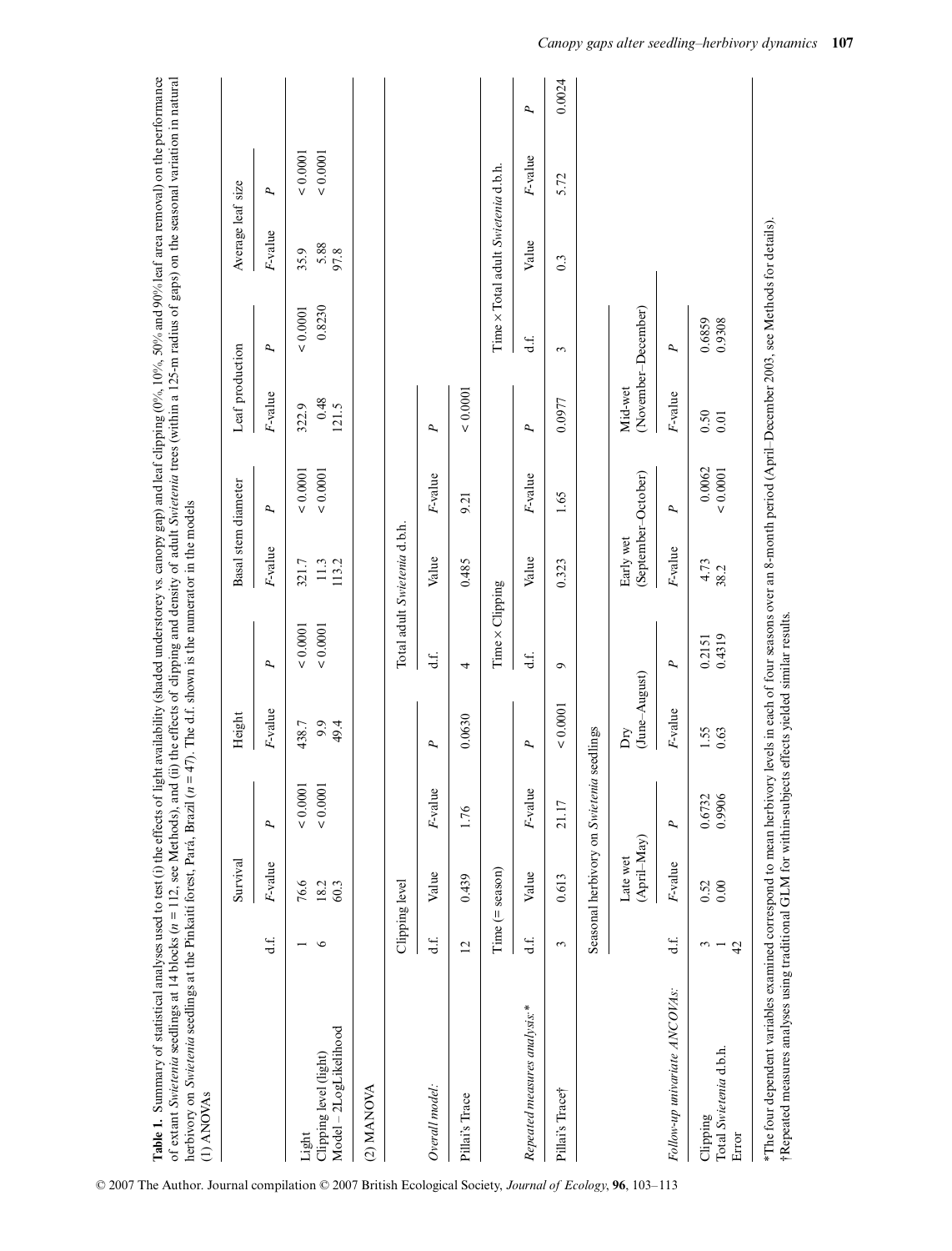

eight leaflets) than seedlings with severe simulated leaf damage (Fig. 2b,d; Table 1).

Gaps were epicentres of greater food availability to potential herbivores of *Swietenia* young leaves. Over the 8 months, understorey seedlings produced far fewer leaves/leaflets (mean  $\pm$  SE, 2.2  $\pm$  0.16; range 1.25–3.25) than gap individuals (15.7 ± 0.86, range 9.7–19.6, Welch *t*-test: *t* = 15.42, adjusted d.f. = 13.86,  $P < 0.001$ ; Fig. 3a). In fact,  $< 25\%$  of understorey locations produced leaves in each of the four seasons, whereas all 14 gap locations consistently did throughout the 8-month period. Moreover, all understorey seedlings except one flushed a single leaf with the onset of rains, and most of these were small, simple leaves.

In absolute terms, individual height increments of gap seedlings with more intact leaf area (i.e. 0% and 10% removal) averaged approximately 9 cm over the 8-month period, reaching a maximum of 28.5 cm; whereas in the understorey increments were consistently low, averaging 1 cm (range  $= 0-3.1$  cm). All *Swietenia* seedlings ended up with fewer leaves than they began with, but not necessarily with less total leaf area  $-$  a pattern also seen in juveniles of another shade-tolerant tree (*Shorea quadrivernsis*) with the same leaf area removed as here (Blundell & Peart 2001).

#### PLANT VIGOUR HYPOTHESIS

The vast majority of damage to new leaves that flushed after the clipping was caused by *S. poliophaea* caterpillars. Only two gap seedlings and one understorey seedling were grazed by another (unknown) caterpillar species, which fed gregariously from the leaf tip toward the petiole following leaf expansion. Leaf-cutting ants attacked recently expanded leaves of two additional gap seedlings. Otherwise all new leaves

**Fig. 2.** Effects of simulated leaf herbivory on *Swietenia macrophylla* seedlings in two contrasting light environments on (a) relative height growth, (b) relative basal stem diameter growth, (c) relative leaf production, and (d) relative size of new leaves in surviving seedlings over the field experiment's 8-month duration. Means  $(\pm \text{ SE})$  are for 14 groups of three seedlings that received one of four leaf clipping removal treatments in the Pinkaití forest, Pará, Brazil. Different lower case letters indicate significantly different least square means compared using a Tukey– Kramer adjusted *post hoc* test ( $\alpha$  = 0.05).



**Fig. 3.** Seasonal variation over the 8-month field experiment in the amount of (a) leaf area expanded of *Swietenia macrophylla* seedlings and (b) natural herbivory to new leaves (caused overwhelmingly by *Steniscadia poliophaea* caterpillars) growing in two contrasting light environments. Means  $(\pm \text{ SE})$  correspond to the 14 locations wherein all extant seedlings (1–3 per removal treatment) were pooled.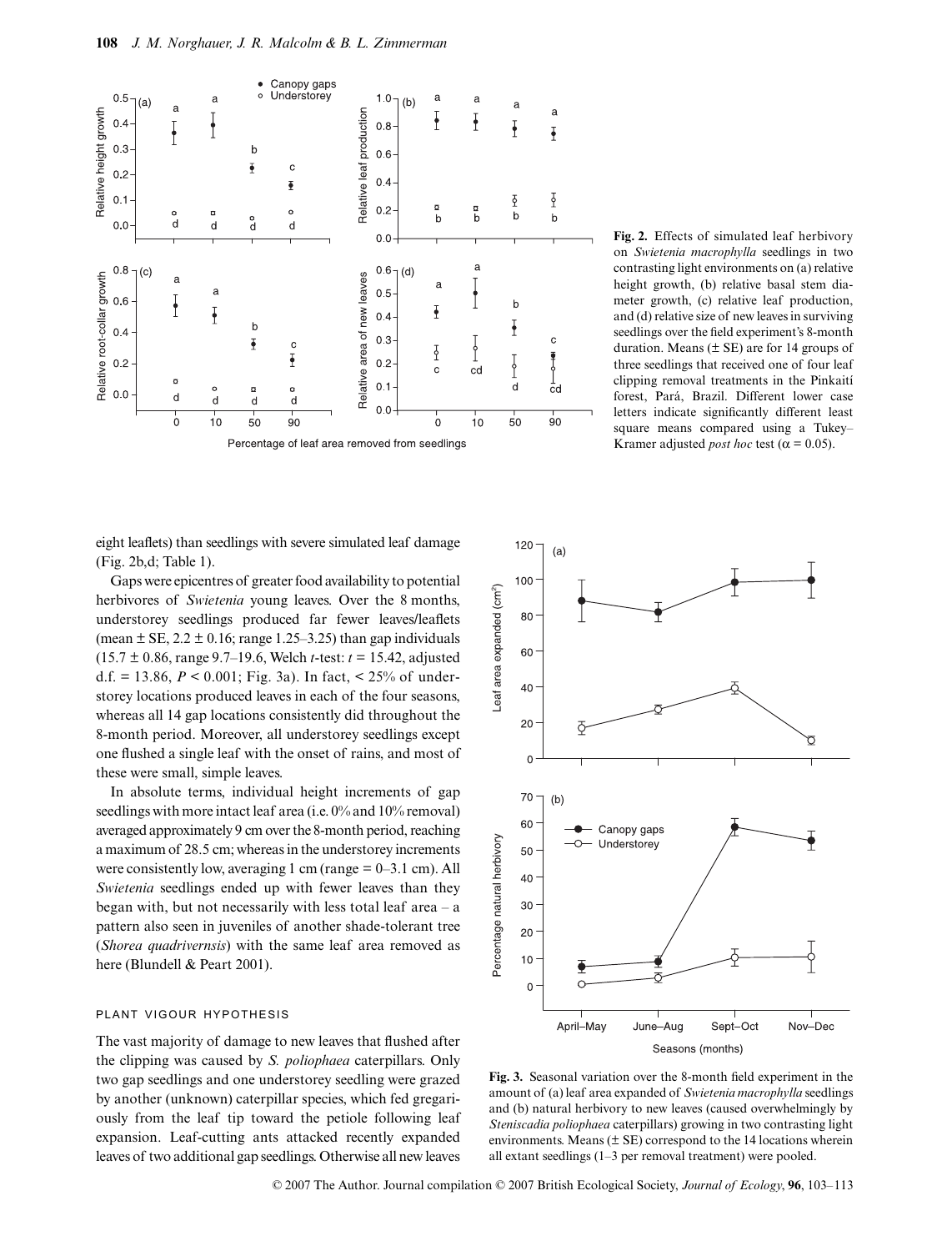matured unscathed except those attacked by *S. poliophaea* caterpillars. No attacks by the Meliaceae shoot borer, *Hypsipyla grandella*, were observed. The results below include folivory from all insect agents, although > 99% of young leaves were damaged only by *S. poliophaea* caterpillars.

Herbivory was virtually absent in the late wet and dry seasons (medians: 0.15% and 0.70%, respectively), but exploded in the early wet season and remained high through the mid-wet season flushes (main effect of time (season) in Table 1; Fig. 3b). Every gap seedling produced 1–5 compound leaves in a synchronous single flush over a few weeks in each of the early and mid-wet season months. During this time, herbivory levels peaked and incidences of 100% defoliation were common. No apparent effects of leaf clipping on percentage damage to new leaves were detected in any of the seasons over the 8-month study period (mancova repeated measures analyses: time  $\times$  simulated herbivory term, see Table 1).

#### JANZEN–CONNELL MECHANISM

We detected density-dependent herbivory in light gaps at the population level that was contingent upon the season in which *Swietenia* seedlings flushed their leaves (mancova: significant time  $\times$  total adult d.b.h. interaction, see Table 1). Generally, we observed *S. poliophaea* activity within, and occasionally beyond, 125 m from the nearest reproductive *Swietenia*. However, in the early wet season, leaf area losses to *S. poliophaea* caterpillars in gaps increased significantly with the total d.b.h. of *Swietenia* adult trees (follow-up ancova in Table 1, Fig. 4a). Also, within gaps, seedling variation in mean early wet season herbivory decreased with increased density of conspecific adults (Fig. 4c), suggesting that further away from adult(s) trees, some clipped seedlings suffered more damage than others (see above). These population-level, density-dependent effects in gaps disappeared for subsequent leaf flushes that occurred in the mid-wet season months (Fig. 4b,d), and were not detected in late wet and dry seasons (all  $P$ -values  $> 0.4$ , Table 1). When we substituted distance (m) from gap to the nearest conspecific adult for total adult d.b.h. in the overall mancova model, the result was not near significant ( $P = 0.79$ ).

By contrast, in 10 out of 14 experimental blocks, new leaves of *Swietenia* seedlings in understorey environments were undamaged by the specialist caterpillar. Seasonal attacks by *S. poliophaea* were not significantly affected by any measure of conspecific adult density (all *P-*values = 0.24–0.97). Four understorey plots happened to be situated between 20 m and 50 m of an adult *Swietenia*, and the caterpillar attacks occurred exclusively on these seedlings; however, attacks varied substantially among seedlings within plots. Like the gap seedlings, this natural herbivory appeared unaffected by prior simulated leaf damage (mixed  $ANOVA$ ,  $-2LL = 161.6$ , treatment term:  $F_{3,32.6} = 1.05$ ,  $P = 0.38$ ), so we pooled seedlings across clipping levels for further analyses. Average young leaf herbivory in near plots (< 50 m) exceeded plots beyond 50 m of an adult, in both the early wet season (Wilcoxon–Kruskal– Wallis test:  $\chi^2 = 6.1$ ,  $n = 13$ ,  $P = 0.0136$ ) and mid-wet season months (Wilcoxon–Kruskal–Wallis test:  $\chi^2 = 4.8$ ,  $n = 9$ ,  $P = 0.0281$ ; Table 2). These effects seemed absent during the late-wet ( $P = 0.15$ ) and dry seasons ( $P = 0.47$ ). Generally, understorey herbivory in the early and mid-wet months was bimodal: *Swietenia* seedlings either suffered severe leaf area losses to *S. poliophaea*, or had negligible leaf damage.

# **Discussion**

## LIMITING RESOURCE MODEL

As predicted by the LRM, severe leaf area losses in the first growing season were lethal to *Swietenia* seedlings in the shaded forest understorey, whereas in light gaps seedlings tolerated removal of up to 90% of their initial leaf area. Higher growth rates in gaps were not surprising given the higher insolation and strong selection pressure to reach the





© 2007 The Author. Journal compilation © 2007 British Ecological Society, *Journal of Ecology*, **96**, 103–113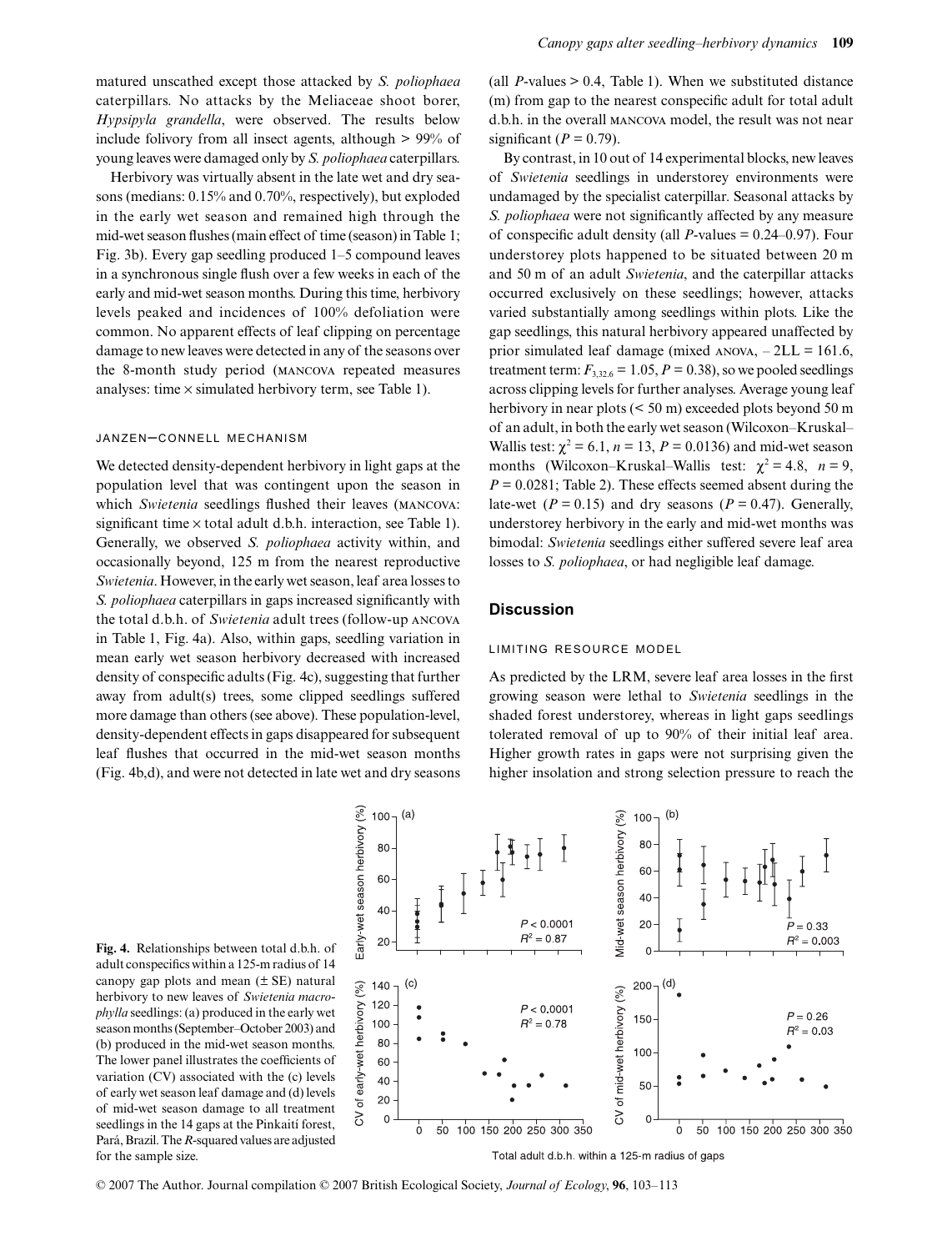| Distance | Early wet season (September-October) |     |        |            |     |       | Mid-wet season (November–December) |           |        |                          |           |          |
|----------|--------------------------------------|-----|--------|------------|-----|-------|------------------------------------|-----------|--------|--------------------------|-----------|----------|
|          | Mean $(\% )$                         | SE  | Median | Min–Max CV |     | $n^*$ | Mean $(\% )$                       | <b>SE</b> | Median | Min–Max                  | <b>CV</b> | $n^*$    |
| Near     | 20.5                                 | 6.8 | 22.7   | $0 - 100$  | -66 | 4     | 26.0                               | 13.9      | 26.9   | $0 - 100$                | 107       | $\sim$ 4 |
| Far      | 2.6                                  | 1.3 | 1.8    | $0 - 50.1$ | 152 | 9     | 0.00                               | 0.00      | 0.00   | $\overline{\phantom{a}}$ |           |          |

**Table 2.** Summary of post-clipping natural herbivory on young leaves in early wet and mid-wet seasons on extant understorey *S. macrophylla* seedlings at 13 block units (one block excluded where leaf-cutter ants caused severe defoliation). Plots were categorized as 'near' if they were < 50 m from nearest reproductive conspecific adult and 'far' if > 50 m

\*Note: the *n* does not represents a single juvenile per se, but rather the number of understorey locations with survivor(s) used as replicates.

canopy in the competitive gap environment (Blundell & Peart 2001). Elsewhere in Pará, 78% of naturally established *Swietenia* seedlings in large, experimental canopy gaps (241– 1006 m<sup>2</sup> ) survived the first year, adding *c.* 25 cm in height, whereas in the shaded understorey only 33% survived and seedling growth was small (1 cm year<sup>-1</sup>) (Grogan *et al.* 2005). Further, the fact that leaf production was not reduced under severe simulated herbivory (see Fig. 2b), even in the understorey, suggests that a seedlings' response to herbivory is prioritized towards maintaining an intact leaf area, regardless of canopy cover. In Borneo, Blundell & Peart (2001) reported the same interactive effects of canopy cover and simulated leaf herbivory on mortality of a shade-tolerant species (*Shorea quadrivernis*) in that 90% clipping reduced 8-month survival of juveniles in the understorey, but was tolerated in gaps. In Panama, variation in light levels across artificially created gap sizes did not affect the survival of *Trema micrantha,* a neotropical pioneer tree, despite differences in leaf damage between gap sizes (Pearson *et al*. 2003).

In the light-limited understorey, clipped *Swietenia* seedlings were unable to replace leaf area lost to simulated herbivory and appeared on a course towards death (see Fig. 2d). There, a single severe attack by *S. poliophaea*, or even repeated low-intensity attacks to the occasional new leaf, is apt to increase the risk of mortality to newly germinated seedlings, and is not helped by accumulating leaf fungal pathogens once seedling leaves have matured (Grogan *et al*. 2005; Grogan & Galvão 2006; J.M. Norghauer, unpubl. data). In a Costa Rican secondary forest, severe folivory during the first growing season was associated with higher mortality in *Swietenia* juveniles (Gerhardt 1998). We expect that escaping early leaf herbivory in the understorey is crucial for *Swietenia* seedlings to survive to the next growing season (Clark & Clark 1985; Grogan & Galvão 2006). However, it remains uncertain whether the compensatory advantage provided by gaps to *Swietenia* could be maintained indefinitely. Severe and chronic *S. poliophaea* attacks, coupled with shading from faster growing neighbours, can eventually kill seedlings in gaps, especially following canopy closure (Grogan 2001; J.M. Norghauer, unpubl. data).

#### PLANT VIGOUR HYPOTHESIS

One way to test the plant vigour hypothesis (PVH) is to experimentally generate fast- and slow-growing plants. We did that in two ways: by placing *Swietenia* seedlings in high- and lowlight environments and by cutting their leaves. In the latter case, however, it is not clear if clipping leaves may reduce attacks because of reduced vigour and/or induced plant responses that convey resistance, a problem that confounds such tests of PVH (Price 1991). In the present study this was a moot point because we found no significant support for PVH within gap or understorey locations wherein all clipped seedlings appeared equally susceptible to *S. poliophaea* caterpillars. This result is consistent with the idea that any induced plant defences are more effective against generalists than specialists, and presumably reflects coevolutionary history between *S. poliophaea* and *Swietenia macrophylla*, which may have allowed the caterpillar to overcome or cope with chemical defences (Thompson 1994; Karban & Baldwin 1997).

Irrespective of the clipping level applied, gap seedlings consistently suffered the most damage to new leaves in each of the seasons surveyed (see Fig. 3b). In contrast to the shaded understorey, light gaps function as reservoirs of primary productivity where young foliage is abundant and concentrated in space and time (Stanton 1983; Basset *et al*. 2001; Richards & Coley 2007). Leaf herbivory also was highest in thinned canopy treatments and on larger sized *Swietenia* juveniles attacked by an unidentified caterpillar in Costa Rica (Gerhardt 1998) and, elsewhere in Pará, by both *S. poliophaea* and the *H. grandella* shootborer (Grogan 2001; Grogan *et al*. 2005). Increased herbivore attacks of larger, vigorous seedlings and juveniles are known to occur in other tropical tree species as well (Gerhardt 1998; Prado & Vieira 1999; Sullivan 2003). For example, *Miconia argentea* seedlings grew faster in larger than in smaller-sized gaps, but also suffered more damage there when unprotected from herbivores, whereas *Trema micrantha* and *Cercopia insignis* showed opposite patterns (Pearson *et al*. 2003).

In a temperate rain forest in Chile, tree seedlings also suffered greater damage in gaps vs. understorey despite the former yielding higher foliar concentrations of phenols and condensed tannins that can function as antiherbivore defence compounds (Chacón & Armesto 2006). Although we did not test here for any increased allocation to such compounds in *Swietenia* seedlings in gaps vs. understorey – as predicted by the Carbon : Nutrient Balance hypothesis (CNBH) (Stamp 2003) – our results indicate that even if any such increases happened in young, expanding leaves, they did not deter herbivory from *S. poliophaea* caterpillars. We think that a more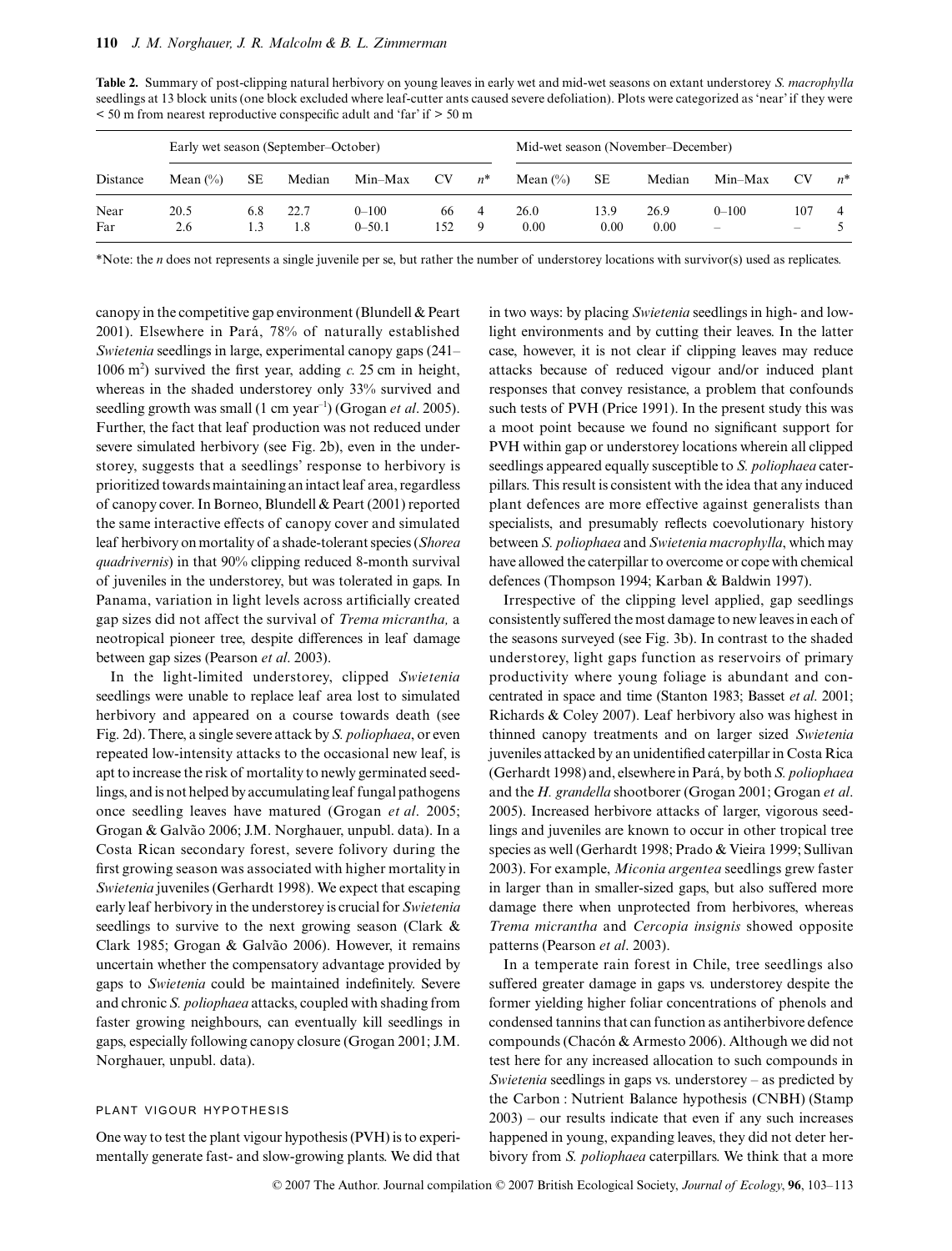explicit consideration of leaf age is paramount when testing LRM, PVH and CNBH to clarify the impact of herbivory on tree seedling dynamics. For example, problems may arise if recently expanded or mature leaves are used for bioassays of putative defence compounds when the bulk of damage happens quickly during the leaf expansion phase; or if whole leaf consumption and/or premature abscission (see Blundell & Peart 2000) are overlooked in measuring herbivore impacts.

## JANZEN–CONNELL MECHANISM

Our study is novel for two reasons. First, it has revealed a pronounced increase in damage to the young leaves of seedlings by a specialized moth caterpillar as a function of the density of conspecific adults. Second, the spatial scale of densitydependent caterpillar attacks and damage was greater for tree seedlings growing in light gaps than in the shaded understorey.

# SPECIALIST HERBIVORY AND REGULATION OF *SWIETENIA* POPULATIONS

Density-dependent herbivory may have important consequences for *Swietenia* population dynamics in this forest. Combined with the negative effects of simulated leaf damage on seedling growth and survival, and the specialist's clear bias towards attacks on larger, vigorous *Swietenia* seedlings under the conditions most favourable for recruitment (i.e. light gaps), our results indicate *S. poliophaea* caterpillars may generate a powerful Janzen–Connell effect on the *Swietenia* population. Sustained severe folivory ( $\geq 50\%$ ) is likely to prolong the time *Swietenia* seedlings' spend in smaller size classes, thus increasing their risk of mortality and slowing recruitment rates into the canopy in the vicinity of conspecific adults (*sensu* Sullivan 2003).

At the same time, it remains unclear whether the intense herbivory witnessed here would apply to single *Swietenia* juveniles established via long-distance dispersal events (≥ 75 m). *Steniscadia poliophaea* females may well have a harder time finding these lone individuals, especially amid heterospecific vegetation that could provide associational resistance (Root 1973; Grogan *et al*. 2005; Massey *et al*. 2005). Nevertheless, we have witnessed caterpillar attacks and signs of past attack on lone saplings in gaps at least 80 m downwind of the nearest *Swietenia* adult (which is what prompted the present study). Manipulative tests using varying conspecific seedling densities are needed to help resolve this question, and would be augmented by information on the fecundity of conspecific trees.

Three other studies have tested distance- and/or densitydependence with respect to insect herbivory on young leaves of trees. Barone (1996) found that for two of six tree species in Panama, herbivory to understorey saplings declined with distance from the nearest conspecific adult, but only in the early wet season (as found in the present study). Elsewhere, Blundell & Peart (1998) found that leaf damage to youngest leaves declined with increased distance from the nearest conspecific adult for understorey seedlings of two of four *Shorea* species

studied in a Bornean forest. In Puerto Rico, Angulo-Sandoval & Aide 2000) observed a positive relationship between leafminer herbivory to young leaves and sapling densities of *Manilkara bidentata*, which was unaffected by light availability, conspecific adult densities, or leaf phenology. The studies above, however, used natural seedlings/saplings and did not control for possibly differences in plant age; nor did they demonstrate detrimental effects of leaf area loss on plant survival and growth that are central to JCM. More recently, Sullivan (2003) demonstrated such negative effects of simulated stem-boring on *Tabebuia ochracea* saplings, and also observed scale-dependent shoot borer attacks at higher conspecific sapling densities within a 50-m radius (but not at 10-m) yet uncorrelated with distance to the nearest conspecific adult.

# IS SPATIAL SCALE DIVERGENCE IN HERBIVORY DRIVEN BY LIGHT AVAILABILITY?

Many plot-based studies have since revealed that densitydependent tree mortality and recruitment is widespread in tropical forests (Harms *et al*. 2000; reviewed by Leigh 2004). Yet the functions and identities of biotic enemies responsible for these observed dynamics remain elusive (Sullivan 2003; Leigh 2004). Moreover, as Hubbell (2004) noted, '... we still do not know quantitatively and on what spatial scales the density dependence operates in each life history stage' (p. 18). This is a key consideration because if Janzen–Connell type effects remain highly localized (i.e. only near lone adult trees) it must weaken the extent to which herbivores can regulate tree populations over larger spatial scales in forests (also see Gunton & Kunin 2007).

Our results provide some insight on these issues. Densitydependent herbivory to *Swietenia* seedlings by a specialist moth caterpillar occurred on a much larger spatial scale (125 m) in gaps than in the surrounding understorey matrix. Moreover, while not the focus of this study, there also may occur fine-scale density dependence within 50 m of *Swietenia* trees (see Norghauer *et al*. 2006a). In other words, it was harder for *Swietenia* to escape the caterpillar in habitat most favourable for seedling growth – and especially when more conspecific adults were around. We illustrate this interaction between LRM, PVH and JCM in Fig. 5, and make two predictions about young-leaf chewing herbivores. First, with increasing light – and hence increasing plant tolerance and vigour – seedlings should, on average, become more attractive and apparent to herbivore(s). Second, the intersections show where sapling recruitment is maximized at low vs. high proximity to (or in low and high density areas of ) conspecific adults.

The most plausible explanation underpinning this novel interaction, and our results in general, is that finding succulent *Swietenia* juveniles in light gaps will increase the average fitness of ovipositing *S. poliophaea* females relative to the understorey, a habitat where the caterpillar is essentially resource limited (Harrison 1987; Price 1991). To speculate, strong selection pressure may have shaped foraging behaviour of this moth to quickly locate young foliage by first searching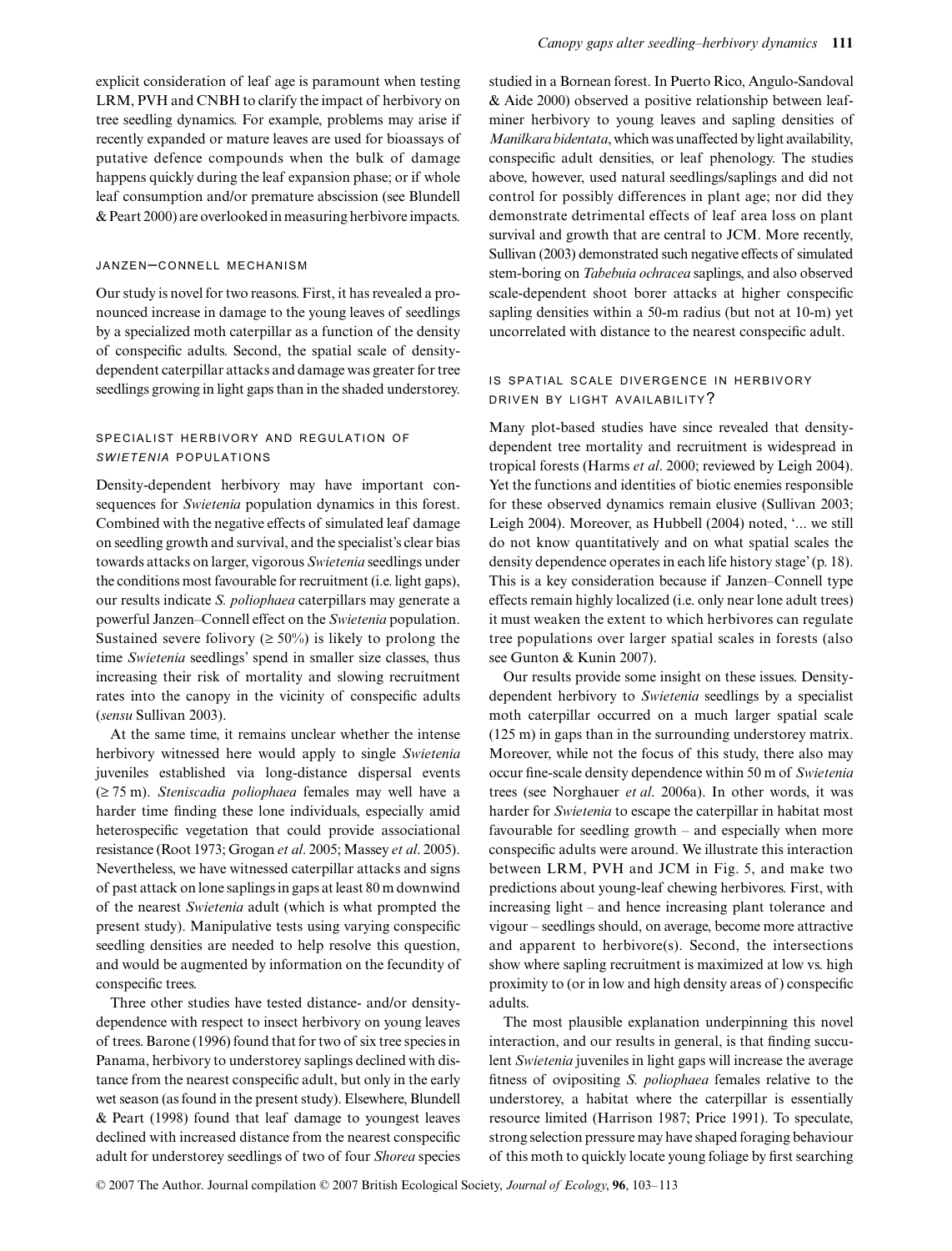

**Fig. 5.** Proposed modification of the Janzen–Connell mechanism that integrates effects of local light availability on the probability of tree seedling escape from herbivory to young leaves and tolerance to herbivory. The two dashed curves represent different proximities to conspecific adults: 'near' indicating seedlings with at least one adult within 50 m and multiple adults within a 125-m radius, and 'far' indicating no adults within 50 m and one or zero conspecific adults within a 125-m radius.

in the vicinity of *Swietenia* adults (Stanton 1983), and then by moving among high-light pockets in the forest (Bernays & Chapman 1994). Our results also favour the idea that specialist insect herbivores display extreme behavioural efficiency at locating hosts over long distances, likely aided by acute sensitivity to specific odours and/or visual cues of host and non-host plants alike (Bernays 2001). Tree ontogeny is an important caveat to keep in mind, however: that is, very young trees may acquire resistance to severe attacks once they reach a certain size: conversely, they may also face new herbivore threats (e.g. shoot borers; Stamp 2003; Boege & Marquis 2005). Lastly, our results agree with recent work in Panama by Richards & Coley (2007), who found greater lepidopteran densities on saplings in gaps vs. the understorey in a Panamian forest and that ovipositing lepidopterans were able to respond quickly to leaf flushes in the early wet season. Caterpillars, especially moths, deserve more attention in studies of young tree dynamics in species-rich forests.

# **Conclusions**

Our research suggests that LRM and PVH theory may yield a richer understanding of how the Janzen–Connell hypothesis may function in species-rich forests. Light gap driven increases in seedling tolerance to herbivory, coupled to higher food availability of young leaves in gaps, may force hostspecific insect folivores to track this food resource and thus forage more widely in forests than previously thought. Therefore, a potential consequence is that seedling survival becomes dependent on the density of conspecific adult trees at a larger spatial scale, thus partly diminishing (but not eliminating) the initial advantage of long-distance seed dispersal for escaping attacks from herbivores very near parent trees (Norghauer *et al*. 2006b; see Thomas 1990). In this way, the *Steniscadia poliophaea* moth herbivore may function to help limit the number of *Swietenia* adults in this Amazonian forest.

# **Acknowledgements**

We are grateful to the Brazilian Government (CNPq and FUNAI) and the Kayapó community of A'ukre for permission to conduct research. Kaket, Kubanet and Biri-Biri Kayapó, and Nilson Vicente de Salles and Clarindo dos Santos Cruz helped incredibly in the forest. Logistical support at the study site was provided by Conservation International–Brazil. Discussions with A.A. Agrawal, P. Kotanen, T. Lambert, C. Nock, D. Peart, S. Smith and S.C. Thomas helped us prepare the manuscript, and an early draft was improved by comments from S.C. Thomas and J. Grogan, and a later version by F.P. Massey and two anonymous referees. This study was funded by the Donner Foundation Canada, the Natural Sciences and Engineering Research Council of Canada (J.R.M.), and a Doctoral Scholarship (J.M.N.) from Le Fonds Québécois de la Recherche sur la Nature et Technologies (Government of Québec, Canada).

# **References**

- Aide, T.M. (1993) Patterns of leaf development and herbivory in a tropical understory community. *Ecology*, **74**, 455–466.
- Angulo-Sandoval, P. & Aide, T.M. (2000) Effect of plant density and light availability on leaf damage in *Manilkara bidentata* (Sapotaceae). *Journal of Tropical Ecology*, **16**, 447–464.
- Baker, P.J. & Bunyavejchewin, S. (2006) Suppression, release and canopy recruitment in five tree species from a seasonal tropical forest in western Thailand. *Journal of Tropical Ecology*, **22**, 521–529.
- Barone, J.A. (1996) *Herbivory and tropical tree diversity: a test of the Janzen– Connell model*. PhD Thesis. University of Utah, Salt Lake City.
- Basset, Y., Charles, E., Hammond, D.S. & Brown, V.K. (2001) Short-term effects of canopy openness on insect herbivores in a rain forest in Guyana. *Journal of Applied Ecology*, **38**, 1045–1058.
- Becker, P. (1983) Effects of insect herbivory and artificial defoliation on survival of *Shorea* seedlings. *Tropical Rain Forest: Ecology and Management* (eds S.L. Sutton, T. C. Whitmore & A.C. Chadwick), pp. 241–252. Blackwell Science, Oxford.
- Bernays, E.A. (2001) Neural limitations in phytophagous insects: implications for diet breadth and evolution of host affiliation. *Annual Review of Entomology*, **46**, 703–727.
- Bernays, E.A. & Chapman, R.F. (1994) *Host–Plant Selection by Phytophagous Insects*. Chapman & Hall, New York.
- Blundell, A.G. & Peart, D.R. (1998) Distance-dependence in herbivory and foliar condition for juvenile *Shorea* trees in Bornean dipterocarp rain forest. *Oecologia*, **117**, 151–160.
- Blundell, A.G. & Peart, D.R. (2000) High abscission rates of damaged expanding leaves: field evidence from seedlings of a Bornean rain forest tree. *American Journal of Botany*, **87**, 1693–1698.
- Blundell, A.G. & Peart, D.R. (2001) Growth strategies of a shade-tolerant tropical tree: the interactive effects of canopy gaps and simulated herbivory. *Journal of Ecology*, **89**, 608–615.
- Boege, K. & Marquis, R.J. (2005) Facing herbivory as you grow up: the ontogeny of resistance in plants. *Trends in Ecology and Evolution*, **20**, 441–448.
- Brokaw, N.V.W. (1982) The definition of treefall gap and its effect on the measures of forest dynamics. *Biotropica*, **14**, 158–161.
- Chacón, P. & Armesto, J.J. (2006) Do carbon-based defences reduce foliar damage? Habitat-related effects on tree seedling performance in a temperate rainforest of Chiloé Island, Chile. *Oecologia*, **146**, 555–565.
- Chazdon, R.L., Pearcy, R.W., Lee, D.W. & Fetcher, N. (1996) Photosynthetic responses of tropical forest plants to contrasting light environments. *Tropical Forest Plant Ecophysiology* (eds S.S. Mulkey, R.L. Chazdon & A.P. Smith), pp. 5–55. Chapman & Hall, New York.
- Clark, D.B. & Clark, D.A. (1985) Seedling dynamics of a tropical tree impacts of herbivory and meristem damage. *Ecology*, **66**, 1884–1892.
- Coley, P.D. (1983) Intraspecific variation in herbivory on two tropical tree species. *Ecology*, **64**, 426–433.
- Coley, P.D. (1993) Gap size and plant defenses. *Trends in Ecology and Evolution*, **8**, 1–2.